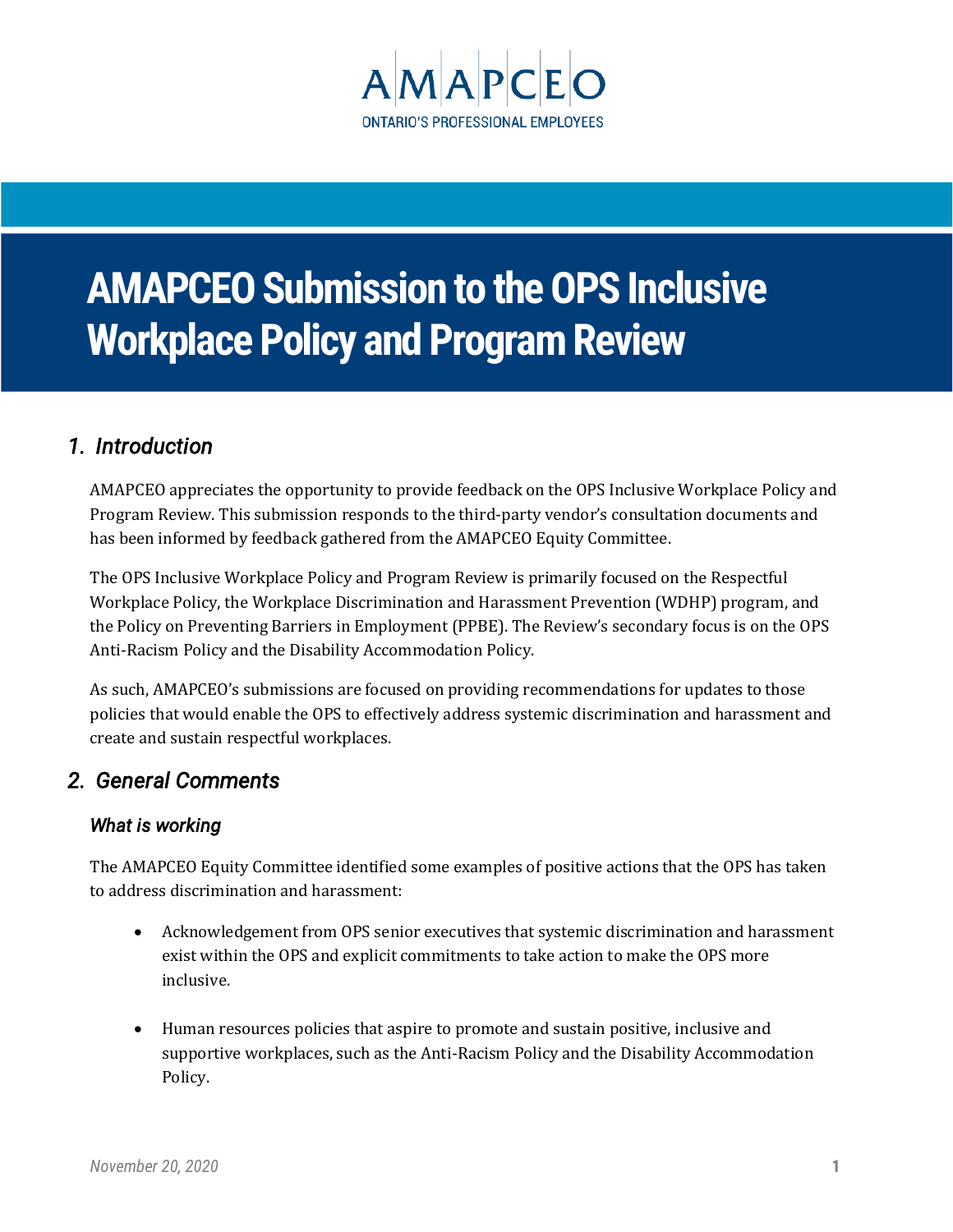- OPS employee networks for members of equity-seeking groups, such as the OPS Pride Network, Nation to Nation, and the Black Ontario Public Service Employees Network (BOPsers), which provide a space and forum for discussing equity-related issues, increasing visibility and building relationships.
- Training initiatives to raise awareness and increase knowledge of equity-related issues, such as mandatory training for managers on disability accommodation and workplace harassment and discrimination prevention. In particular, members of the AMAPCEO Equity Committee cited the Indigenous Cultural Competency Training, which is mandatory for all OPS employees, as a powerful example of equity-based training that strongly impacted them and raised their awareness of issues facing Indigenous persons in Canada.

#### *What is not working*

While these efforts are laudable, the OPS continues to struggle with creating and sustaining workplaces that are equitable, safe, and inclusive. From the perspective of the AMAPCEO Equity Committee, the OPS has not been able to translate the equity statements, policies and training into action and systemic change. There is wide-spread concern that existing policies have not been implemented stringently enough and are missing components that would enable the OPS to address the commitments contained within those policies. Concerns were raised in our discussions regarding the ways in which less visible forms of discrimination act as a barrier to mobility through the workforce ranks. Informal employee networks were cited as a contributing to inequitable hiring practices, and eventually, discouragement and retention issues members of historically underrepresented communities. More specifically, members of AMAPCEO's Black caucus described the experience of Black employees in the OPS as being chronically subject to disproportionate managerial scrutiny and performance management. Again, this was described as negatively impacting employee morale, productivity, and career progression.

There is also serious concern that the OPS' efforts to create and sustain respectful workplaces are impeded by insufficient resourcing of these initiatives, and in particular, the WDHP program. Members noted a reluctance to make complaints under the program, citing a lack of trust in the overall scheme, and ongoing fear of reprisals against complainants. Unless the OPS provides employees with diversity and inclusion programs that are updated and appropriately funded, the policies will not be able to make the kinds of structural change necessary to address racism, discrimination, and exclusion in the public service, no matter how carefully they are written.

Another area of concern is the effectiveness of training, and ongoing adherence to training commitments. The *Respectful Workplaces Policy,* the *Policy on Preventing Barriers in Employment,* the *Anti-Racism Policy* and the *Disability Accommodation Policy* set out different types of mandatory training for different groups of employees. The AMAPCEO Equity Committee reported that despite mandatory training, some managers still do not appear to understand the principles and obligations contained in those policies. While the Equity Committee acknowledged the importance of ensuring managers understand the content of those policies, they also stated that managers required more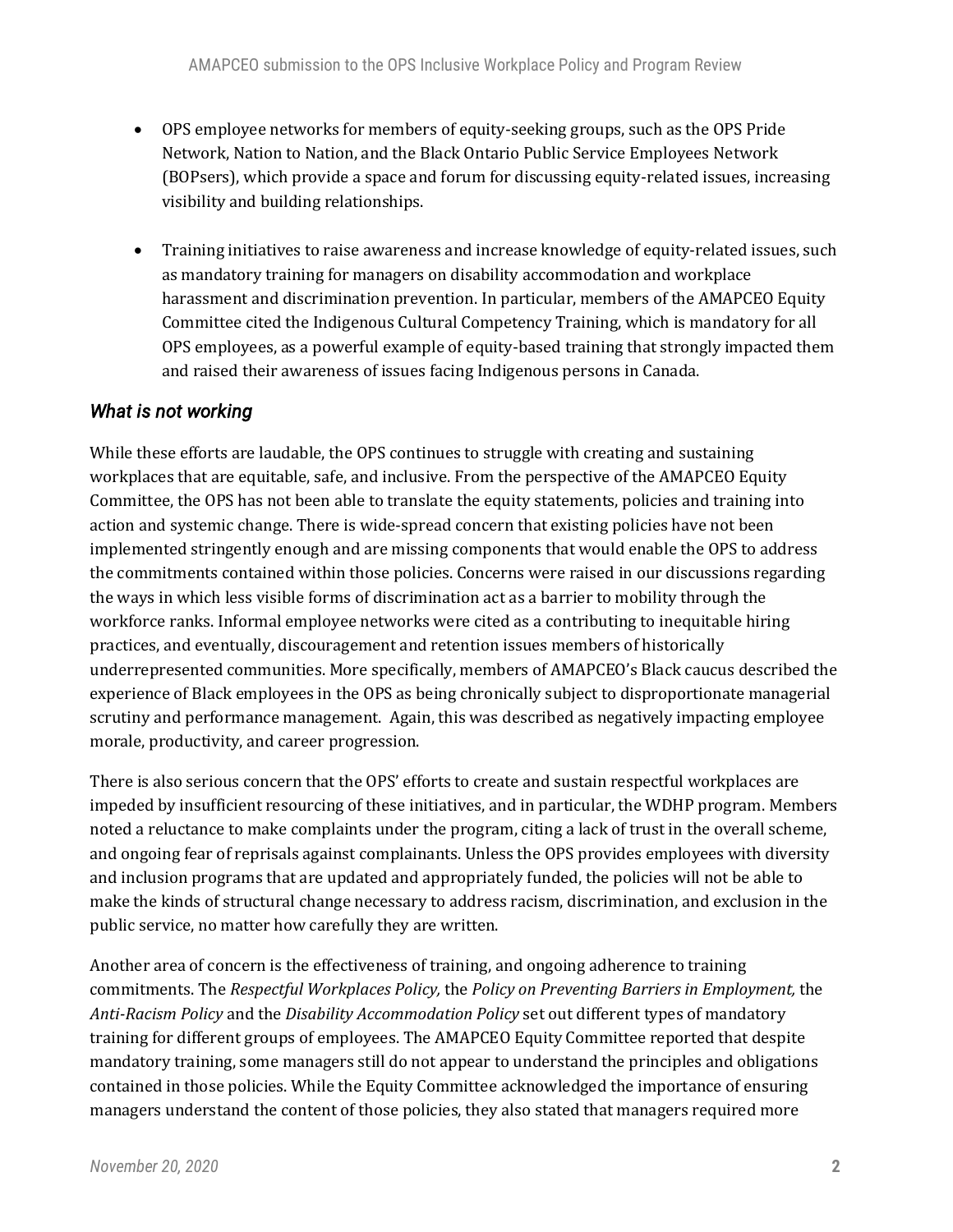training on developing the core competencies of empathy, compassion, and self-awareness. Without these skills, managers will continue to struggle with applying inclusion and diversity policies in a meaningful and impactful way.

Below, we provide a set of recommendations for policy amendments aimed at addressing some of these concerns.

## *3. Recommendations*

## *i) Developing and Implementing an Intersectional Approach*

Intersectionality is a term that is used to describe how race, gender, ability, sexuality and other individual characteristics intersect with one another and overlap to create experiences of discrimination and privilege. For example:

- A Black and transgender OPS employee may experience both transphobia and anti-black racism when applying for management positions.
- An Indigenous OPS employee with disabilities may have specific cultural requirements as part of their accommodation needs for their medical disability.

The Equity Committee conveyed that in their experiences with the OPS' HR policies, including the PPBE, the *Respectful Workplaces Policy*, Disability Accommodation Policy, management and human resources staff did not adequately consider their experiences of intersectionality, or in some cases, they did not consider intersectionality at all. For example, when Black OPS employees seek accommodation for mental health disabilities under the Disability Accommodation Policy, management does not adequately consider the impact of racism on the employees' mental health and so does not also consider what changes may need to be implemented in the workplace in accordance with the Anti-Racism Policy. As a result, actions taken to address systemic discrimination and harassment are frequently limited to single facets of complex situations and so are incomplete and inadequate.

Notably, the PPBE, *Respectful Workplaces Policy* and the *Disability Accommodation Policy* are silent on intersectionality. However, the *Anti-Racism Policy* includes intersectionality as one of its principles:

7. 4 Intersectionality – Strategies and tactics to address systemic racism barriers in employment take into consideration that racism is experienced differently among various racialized groups, and within those groups, based on other dimensions of diversity including ancestry, place of origin, colour, ethnic origin, citizenship, creed, sex (including pregnancy), sexual orientation, gender identity, gender expression, age, record of offences, marital status, family status, disability and language.

The intersections between the OPS human resources policies are themselves not always clear or adequately considered. There are many OPS human resources policies that all share the same goal of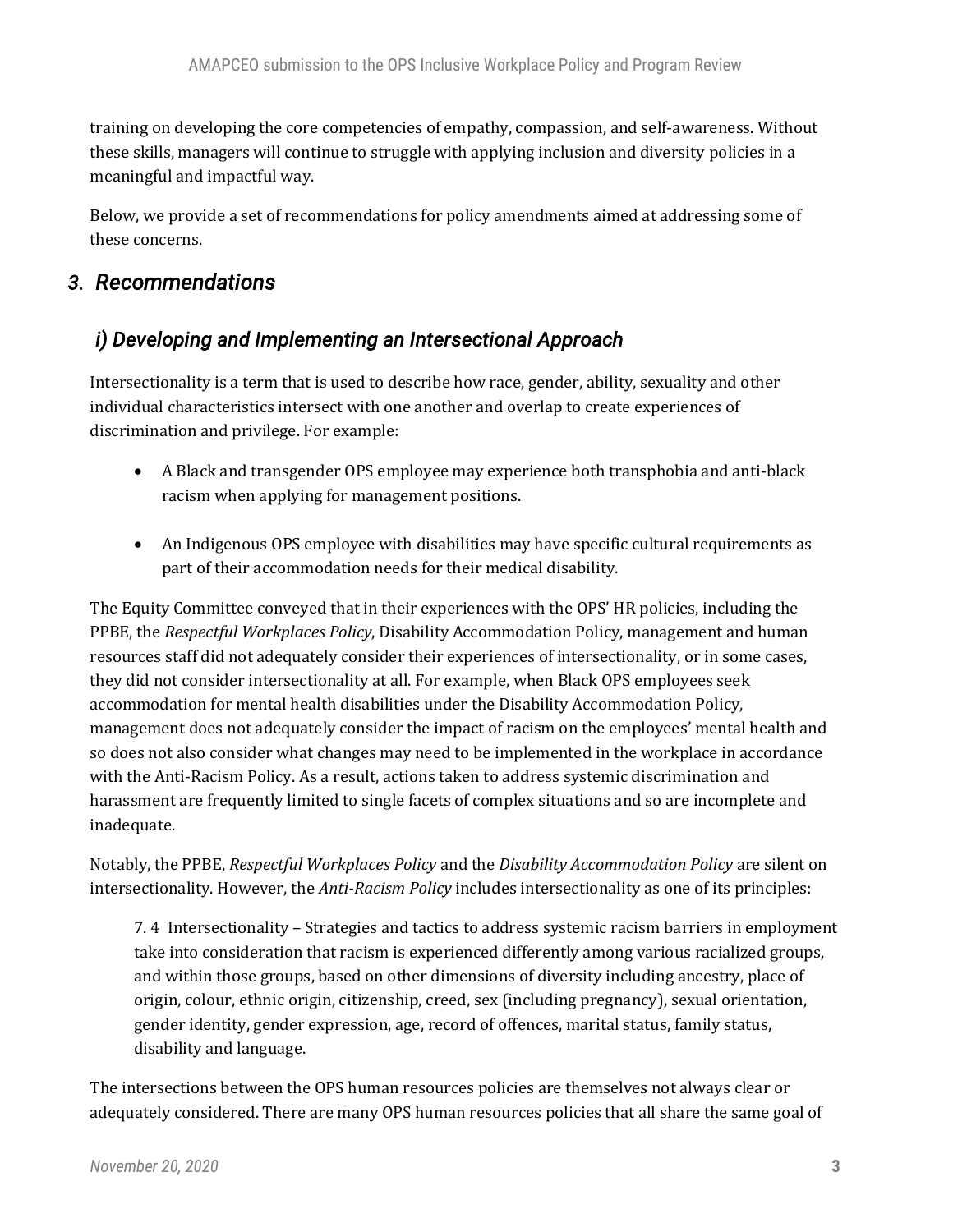fostering and sustaining a respectful workplace that is inclusive, diverse, equitable, accessible, and free from workplace harassment and discrimination. These policies include the *Respectful Workplaces Policy,* the PPBE, the Disability Accommodation Policy and the Anti-Racism Policy, which each address particular aspects of building respectful workplaces. While these policies share the same goal, their application to certain issues is not always clear, and where multiple policies may apply to the same situation, it is difficult to discern how those policies work together. For example:

- Section 6.5 of the *Anti-Racism Policy* states the policy does not apply to systemic employment barriers where race is not a factor and matters of individual racial discrimination and/or harassment.
- Section 7 of the *PPBE* states that managers must apply human resources management directives and polices in ways that prevent or mitigate systemic employment barriers.
- Section 8.1 of the *Respectful Workplaces Policy* provides workplace harassment includes the failure to offer effective or appropriate employment accommodation, short of undue hardship, in keeping with the *Code*, Disability Accommodation Policy, and other applicable legislation.

To maximize the impact of these policies, the OPS should provide additional training and resources to help management and employees understand how these policies intersect and how to apply multiple policies to issues, where warranted.

#### *Given the considerations above, AMAPCEO recommends:*

- Amend the *Respectful Workplaces Policy*, the *Policy on Preventing Barriers in Employment*, the *Anti-Racism Policy* and the *Disability Accommodation Policy* to include intersectionality as a principle modeled on section 7.4 of the *Anti-Racism Policy.*
- Ensure that training for employees, managers and WDHP advisors under the *Respectful Workplaces Policy*, the *Policy on Preventing Barriers in Employment*, the *Anti-Racism Policy*  and the *Disability Accommodation Policy* include training on understanding and applying intersectionality.
- Ensure that training for employees, managers and WDHP advisors under the *Respectful Workplaces Policy*, the *Policy on Preventing Barriers in Employment*, the *Anti-Racism Policy*  and the *Disability Accommodation Policy* include information on how the particular policy interacts with other HR policies.
- Create reference resources that provide guidance on how diversity and inclusion policies intersect and interact with one another, and how and when to apply multiple policies to issues.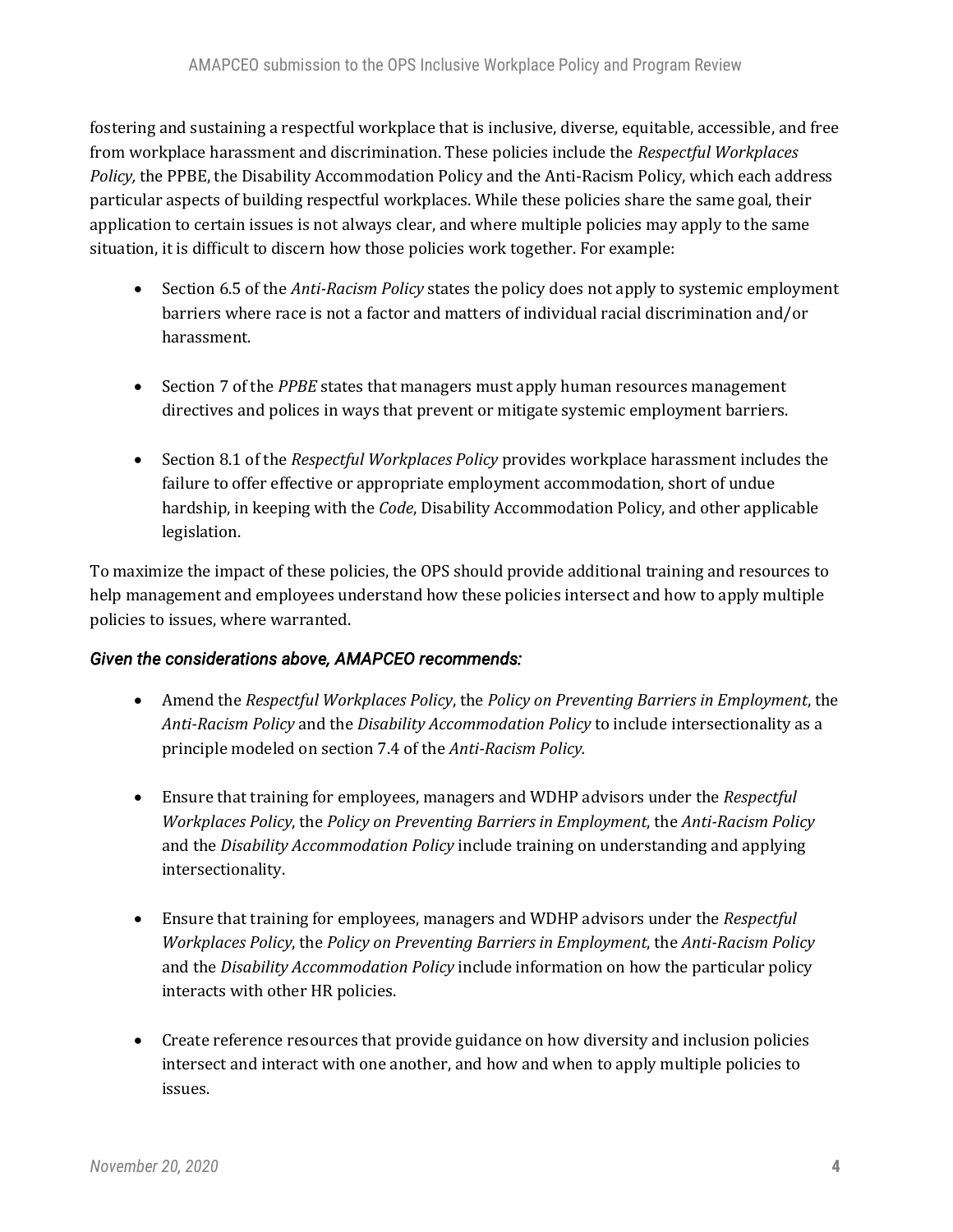• Ensure that reviews of individual diversity and inclusion policies includes an analysis of provisions of other policies that intersect or interact with the policy under review.

## *ii) Respectful Workplaces Policy Recommendations*

#### *Recommendations from the Independent External Review of Complex WDHP Cases*

On January 19, 2018 and March 26, 2018, the Secretary of the Cabinet publicly announced that as part of the Ontario Government's commitment to identifying, preventing and eliminating systemic racism for all employees, the Anti-Racism Directorate was engaging a third party to review the WDHP Program through an anti-racism lens. The resulting report, the *Independent External Review of Complex WDHP Cases* ("*Independent External Review*")**1**, was released in 2019.

The report presented 12 recommendations in respect of the WDHP process which may improve the manner in which race complaints are dealt with and seven recommendations intended to make may make the employee/management relationship more respectful, co-operative and cordial, thereby hopefully reducing the number of race-based WDHP complaints, both direct and systemic, being initiated.

Although the *Independent External Review* was restricted to an anti-racism review of the WDHP process, AMAPCEO believes that these recommendations will help to address systemic discrimination and harassment more broadly and have positive impacts for all equity-seeking groups in the OPS.

Since the release of the report, the OPS has taken some action on the *Independent External Review'*s recommendations. However, although the *Independent External Review* makes a clear case for decisive action on the behalf of the Employer, some recommendations have not yet been implemented, while others have only been implemented in part. This incomplete implementation unnecessarily weakens the impact of the recommendations and arguably reflects the ongoing issue of systemic racism within the OPS.

#### *Given the considerations above, AMAPCEO recommends:*

• The Employer fully implement the recommendations for changes to the WDHP process set out in the *Independent External Review of Complex WDHP Cases.*

#### *Valuing Contributions to Inclusive and Diverse Workplaces as Work*

Pursuant to section 9.5 of the *Respectful Workplaces Policy,* every OPS employee must have as a performance commitment a requirement to contribute to a positive, professional, and respectful workplace, free from workplace harassment and discrimination. This means that part of each OPS

<sup>1</sup> Huggins, Arleen (2019). *Independent External Review of Complex WDHP Cases.*  <https://www.ontario.ca/page/independent-external-review-complex-wdhp-cases>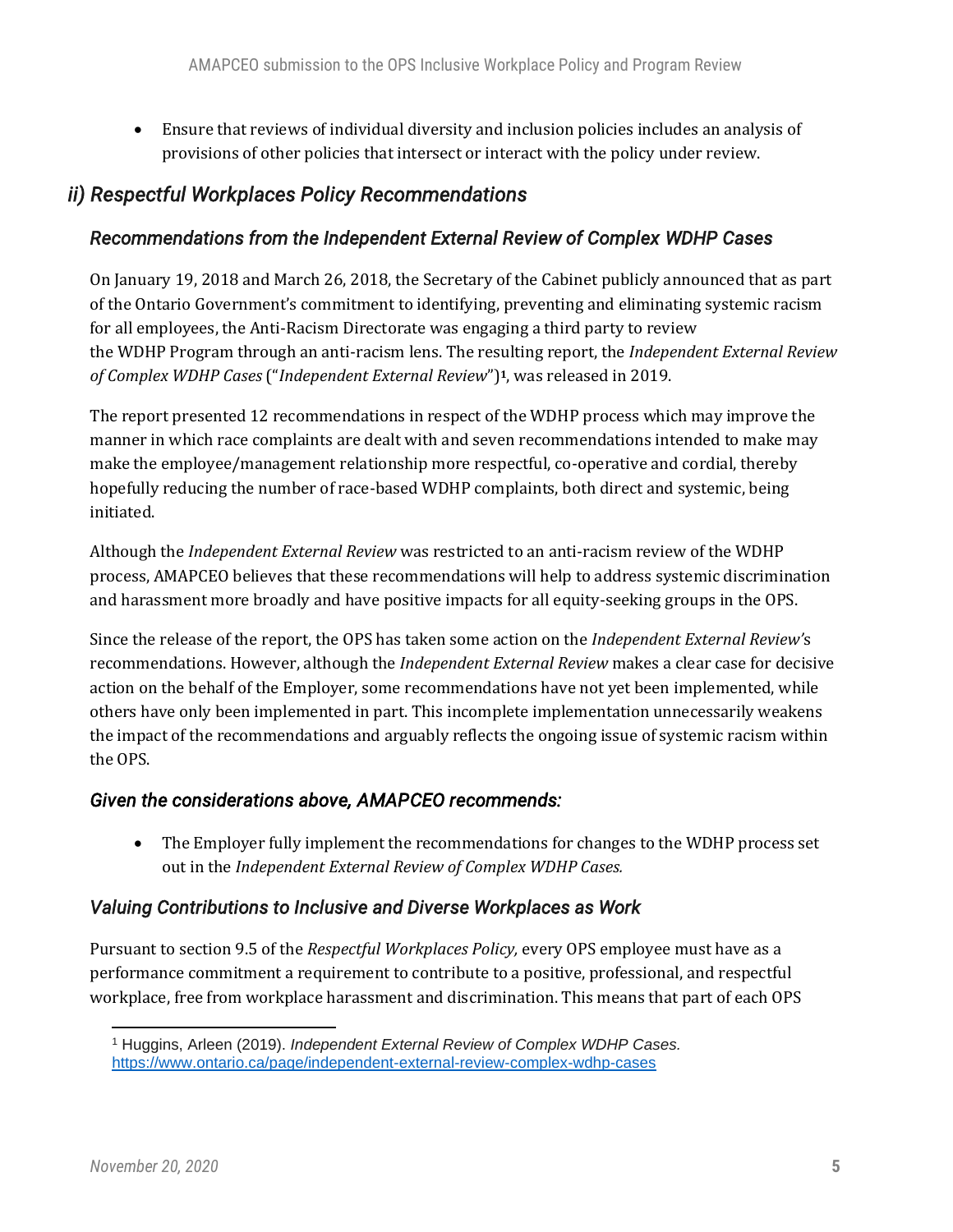employee's job is to support and contribute to respectful workplaces. Many OPS employees have taken this commitment seriously and made substantial efforts to create and sustain inclusive and safe workplaces, including developing and delivering training to colleagues and participating in employee networks. Although supporting respectful workplaces is a performance commitment for all OPS employees, this type of work is frequently undervalued as an ancillary activity that employees are expected to perform in addition to their full workloads without additional time, resources or support from management.

Members of the Equity Committee relayed that they volunteer to take on this type of equity work because they want to be agents of change in their workplaces. Some reported that their managers expected or "voluntold" them to participate in equity work because they are members of equityseeking groups. The Equity Committee also reported that they were expected to take on this additional labour without much, or in some cases, any, additional support, such as a reduction in other work expectations or overtime pay.

While the Equity Committee found value in creating and providing leadership opportunities for equityseeking groups in inclusion and diversity initiatives, they also felt that these opportunities often came at great cost and resulted in equity fatigue and in some cases, impacted mental health. Some members of the Equity Committee relayed that in some instances, grassroots equity work would be used without proper attribution or acknowledgement of the employees' work.

Creating respectful, diverse, and inclusive workplaces within the OPS will take work from leaders and employees. Many employees clearly want to participate in equity work within the OPS, but they want management to value their efforts and acknowledge that it is in fact work that is part of their job that requires time during the work day and workplace resources.

#### *Given the considerations above, AMAPCEO recommends:*

• Include a statement in the *Respectful Workplaces Policy* clarifying the Employer's expectation that employee participation in workplace equity and inclusion initiatives will performed as part of their job duties ,and that managers are responsible to provide an appropriate offset of regular tasks and/or compensating leave (overtime) where applicable.

#### *Enhancing and Clarifying the Role of Management*

Managers and senior executives have a substantial number of responsibilities under the *Respectful Workplaces Policy* and other diversity and inclusion policies. In AMAPCEO's opinion, this is appropriate. As leaders, managers have a significant influence on workplace culture and the experiences of individual employees. Managers are key change leaders: if they are not actively engaged with respectful workplace initiatives, those initiatives will fail.

As discussed above, members of the Equity Committee reported they were involved in equity work within their respective workplaces. Some reported that their managers expected or voluntold them to participate in equity work because they are members of equity-seeking groups. This felt like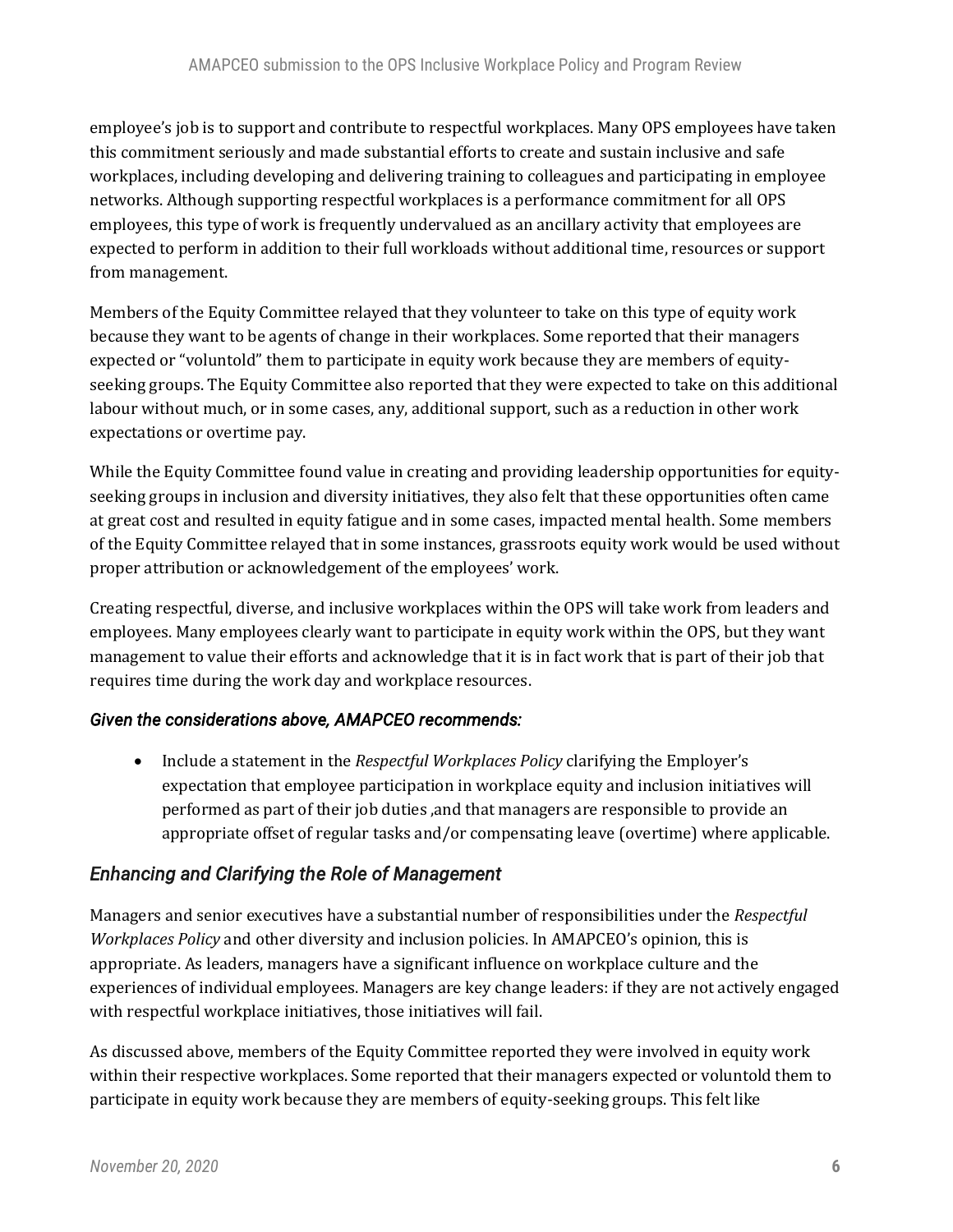management was downloading responsibility and accountability for diversity, inclusion, and organizational change to employees. While employees want to engage, and in some instances, lead respectful workplace initiatives, they want management to understand that their participation does not mean management can abdicate their responsibilities or accountabilities. Without the support and participation of management, employee-led efforts to create respectful workplaces will not succeed. Ultimately, management remains accountable and responsible for guiding organizational change and tackling systemic discrimination and harassment.

Section 7.1 of the *Respectful Workplaces Policy* states, "Every employee has a role to play in creating and sustaining an inclusive and accessible workplace." While this is true, AMAPCEO believes that the *Respectful Workplaces Policy* should acknowledge that management has more significant obligations and roles in creating and sustaining respectful workplaces.

Managers in the OPS are expected to take on more and more job duties and deliverables, including human resources responsibilities and obligations such as those under the *Respectful Workplaces Policy*, without being provided additional time and resources. The Equity Committee observed that many managers coped with these extraordinary work expectations by focusing on tangible deliverables and disengaging from their responsibilities under the *Respectful Workplaces Policies* and other inclusion and diversity policies. This results in weak responses to workplace discrimination and harassment and prevents the success of organizational diversity and inclusion initiatives. As stated above, AMAPCEO believes that it is appropriate to assign enhanced responsibilities and accountabilities for respectful workplaces to managers in the OPS. However, the OPS employer must stop seeing these responsibilities as ancillary tasks and provide managers with sufficient time and resources to adequately fulfill their obligations. Otherwise, attempts to fully implement the *Respectful Workplaces Policy* and other diversity and inclusion policies will continue to fail and systemic change will not be possible.

The Equity Committee shared observations of instances where managers did not fulfill some, or all of their obligations under the *Respectful Workplaces Policy.* The Equity Committee expressed frustration that the mechanisms for ensuring management accountability under the Policy are too weak. It is not clear how an employee could provide direct or indirect feedback on a manager's failure or success in fulfilling their obligations under the Policy. It is also not clear how a manager's failure in fulfilling their obligations under the Policy affects their performance reviews, if at all. While the management accountabilities set out in the Policy are valuable and impactful, these accountabilities are weakened by a lack of consequences.

#### *Given the considerations above, AMAPCEO recommends:*

• Amending section 7.1 of the *Respectful Workplaces Policy* by adding a statement that acknowledges the enhanced roles and responsibilities of management and senior executives in creating and sustaining an inclusive and accessible workplace.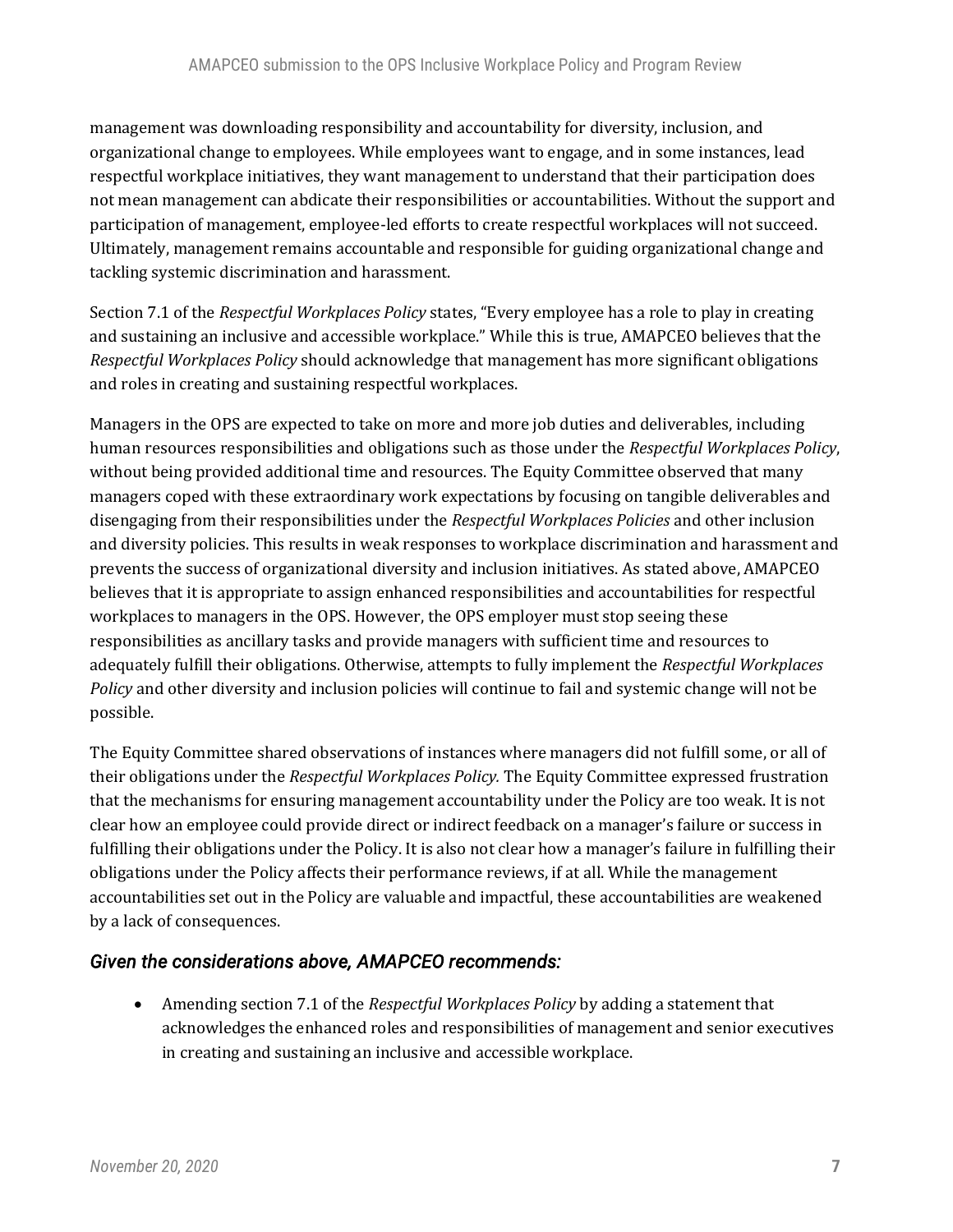- Amending section 9.5 of the *Respectful Workplaces Policy* by adding: "Performance commitments for managers shall incorporate their obligations to complete training and to respond to alleged workplace harassment or discrimination under this Policy."
- Adding a policy requirement that provides employees with an opportunity to engage in an annual anonymous review of their direct supervisor and, more specifically, any discrimination and harassment concerns that may be present in the workplace.
- Adding a policy requirement that employee reviews be considered during a manager's annual performance evaluation.

## *Redefining Harassment*

Pursuant to section 6.9, the *Respectful Workplaces Policy* applies to workplace harassment as defined in the *Ontario Human Rights Code*, the *Occupational Health and Safety Act*, and AMAPCEO's Collective Agreement. However, this definition of harassment does not sufficiently capture some forms of harassing conduct. From AMAPCEO's perspective, a more detailed definition of harassment is required to sufficiently capture the broad scope of harassing behaviours and actions.

In 2008, AMAPCEO and the Employer jointly recommended a working definition of psychological harassment to the Public Service Commission and ACERC (see Appendix A attached to this submission). This working definition used the existing definition, but also specified that "a single incidence of such behaviour that has a lasting harmful effect on an employee may also constitute a violation of this policy."**<sup>2</sup>** The working definition also included a non-exhaustive list of examples illustrating conduct that does, and does not, constitute harassment. Several of these examples are now included in the program guide for employees and managers. Our experience has shown that the inclusion of all of these specific examples may be helpful in guiding those charged with the implementation of the policy to more appropriate assessments of what is deemed in and out of policy.

#### *Given the considerations above, AMAPCEO recommends:*

• Amending the definition of workplace harassment in section 6.9 to include the 2008 Joint Working Group definition of harassment, with the examples set out in that report incorporated as a new appendix to the policy.

## *Improving Transparency and Timeliness*

The *Respectful Workplaces Policy* sets out maximum expected timeframes for each WDHP activity, subject to extenuating circumstances. From AMAPCEO's perspective, adherence to these maximum expected timeframes continues to be an issue. under the *Respectful Workplaces Policy* in particular, our

<sup>2</sup> (2008). *Joint Working Group Report on Employee Protection from Psychological Harassment in the Workplace to the Public Service Commission and ACERC*.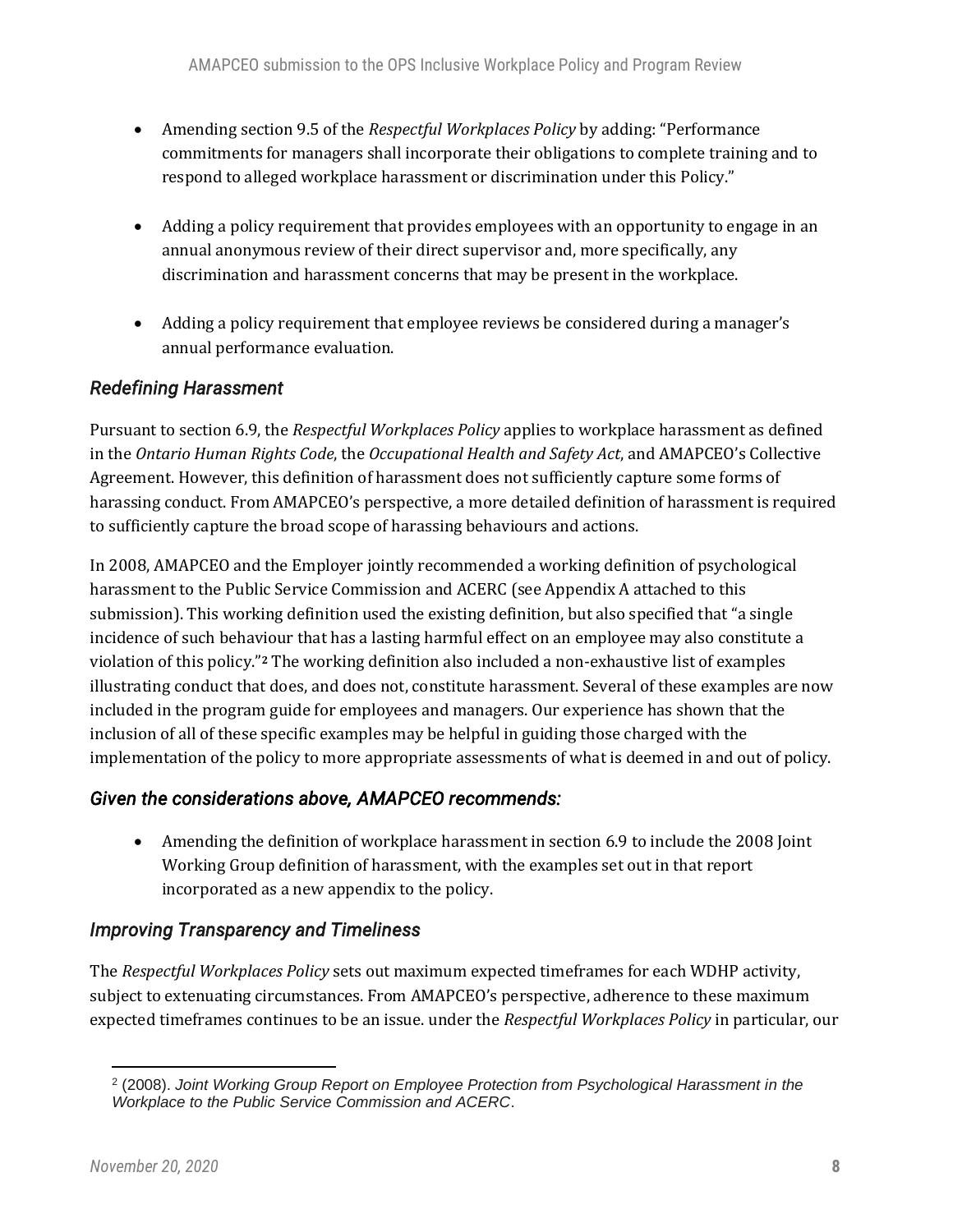members have voiced concerns that the Employer's ability to extend timeframes in extenuating circumstances which are often perceived as unilateral and ambiguous. Timely resolution of alleged workplace discrimination and harassment complaints is essential to the integrity of the *Respectful Workplaces Policy*. Unnecessary delays may continue to expose employees to discrimination and harassment. In some instances, the delays themselves may be a form of discrimination and harassment. Therefore, "extenuating circumstances" must be construed as narrowly as possible, and extensions to mandatory timelines should be permitted only when absolutely necessary and with consent of the parties involved.

A related concern is the lack of clarity regarding the WDHP process. The status of complaints is frequently unclear because there is no way to track progress within the system. Parties communicate information and documents by email, which is an inefficient and insecure way to share and store private and sensitive records. It is also unclear who is responsible for ensuring a complete and accurate record of an entire WDHP complaint is properly stored, and how a party to a complaint may access that record. Members of the Equity Committee raised the example of the IT help desk process: employees make a request using an online portal which they can also use to track the status and outcome of their request. Once their issue is resolved, the IT help desk automatically sends an email to the employee to request feedback. A similar case management resource for WDHP complaints (and other HR processes, such as disability accommodation requests) would provide transparency, facilitate secure information sharing, and also help improve timeliness.

Such a system would also enable more robust data collection practices, including the number of complaints filed at the preliminary assessment stage, the number of investigations and the number of substantiated complaints. From AMAPCEO's perspective, these particular data points are critical for assessing the efficacy of the WDHP complaint process, the impact of diversity and inclusion strategies, and identifying areas that require further intervention and/or support.

#### *Given the considerations above, AMAPCEO recommends:*

- Amending section 9.10 to include: "Timelines under the program will be strictly enforced. Those responsible for administering the policy who fail to meet timelines without a reasonable explanation will be subject to discipline."
- Amending section 9.10 to include: "In any event, no timelines will be extended without notification to the complainant and respondent of the circumstances requiring an extension, or without an attempt to achieve their mutual consent to the extension is made."
- Amending section 8.1 to include the following as an example of a policy violation: "Failure to comply with the timeframe requirements for addressing and resolving workplace harassment or discrimination issues or complaints without a reasonable and bona fide reason for the delay."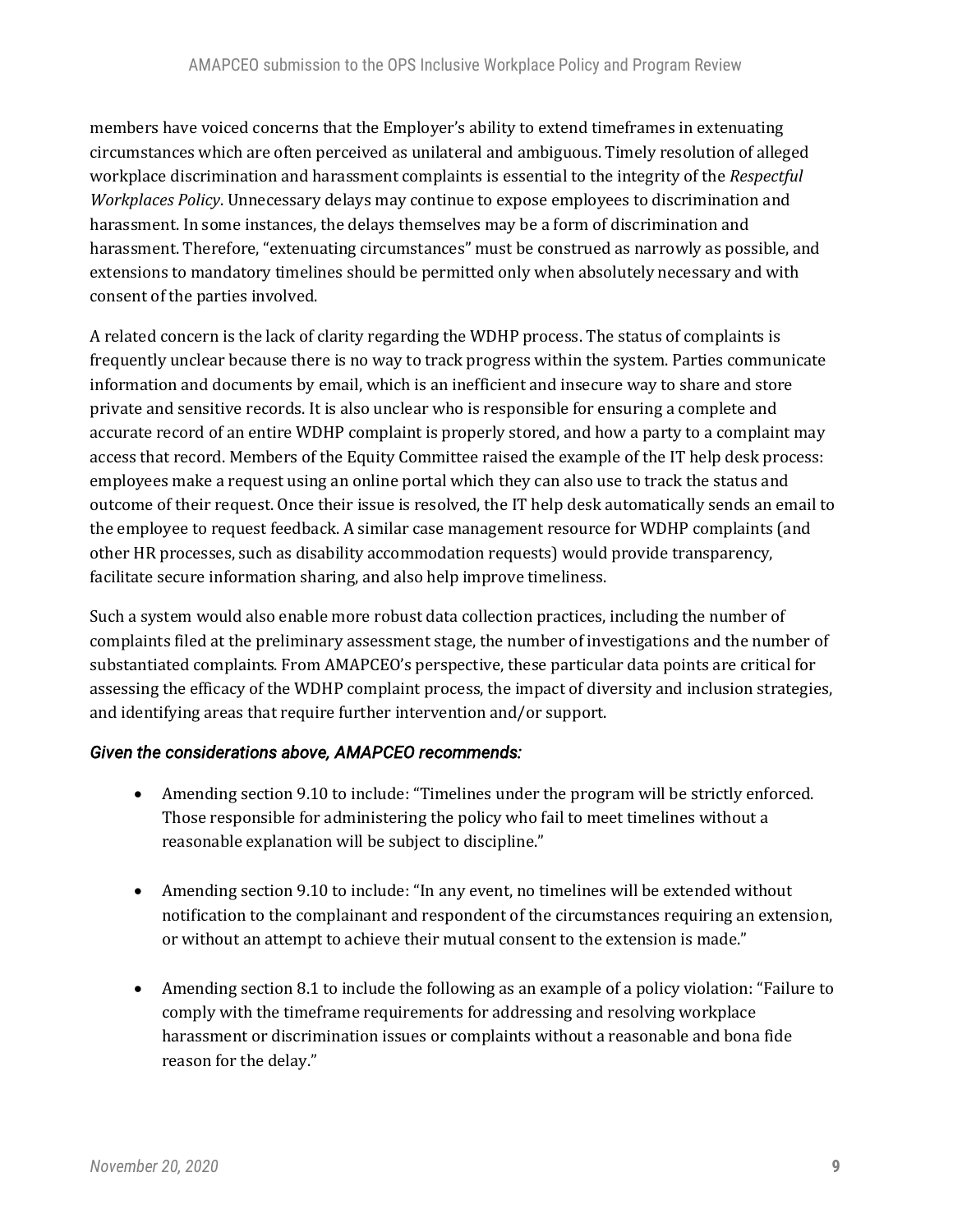- Developing a case management system for WDHP complaints and other HR processes similar to the IT Help Desk that would enable parties to share information and records securely, track the status of issues, and support timely resolution of complaints.
- Amending section 9.27 of the *Respectful Workplaces Policy* to state: "Workplace harassment and discrimination prevention policy and program metrics, **including the number of complaints filed at the preliminary assessment stage, the number of investigations, and the number of substantiated complaints,** must be established and collected by TBS and MGCS. Program metrics must be reviewed by TBS and MGCS, and results reported to the Public Service Commission (PSC) every year."

## *Improving Early Intervention and Prevention Strategies*

Although the *Respectful Workplaces Policy* states that the prevention of workplace harassment and discrimination is an integral part of all workplace activities and is a shared responsibility, the *Policy* is primarily reactive in that it sets out strong requirements for addressing allegations of workplace discrimination and harassment, but provides limited guidance regarding how those issues might be prevented from happening in the first place.

One aspect of the *Respectful Workplaces Policy* that contributes to a more reactive approach is the use of preliminary assessments which determine whether an issue falls within the scope of the policy. A primary concern which the Equity Committee raised is that many complaints are found to be "out of scope" without any substantial explanation for the determination, or any indication of other steps that could or would be taken to resolve the issues raised in the complaint. The Equity Committee reported that "out of scope" determinations are frequently interpreted as definitive conclusions that no problems or issues exist within the workplace and no further action is required.

In AMAPCEO's experience, employees file a complaint under the *Respectful Workplaces Policy* when there is a serious issue in the workplace that is negatively impacting their work and wellbeing. Understandably, not every issue will fall within the scope of the *Respectful Workplaces Policy*. However, that does not mean that those issues do not exist and are not damaging the workplace and employees. While the definition of discrimination and harassment in the *Respectful Workplaces Policy*  is broad, it does not always adequately capture problematic behaviours such as microaggressions that are no less damaging than other forms of discrimination and harassment. Management should take the fact that an employee feels the need to file a complaint as an indication that there are issues of respect and inclusion in the workplace and employees are struggling, and take action to understand and address those issues.

#### *Given the above considerations, AMAPCEO recommends:*

• Implementing the recommendations for early resolution initiatives (systemic recommendation 4) in the Huggins Report.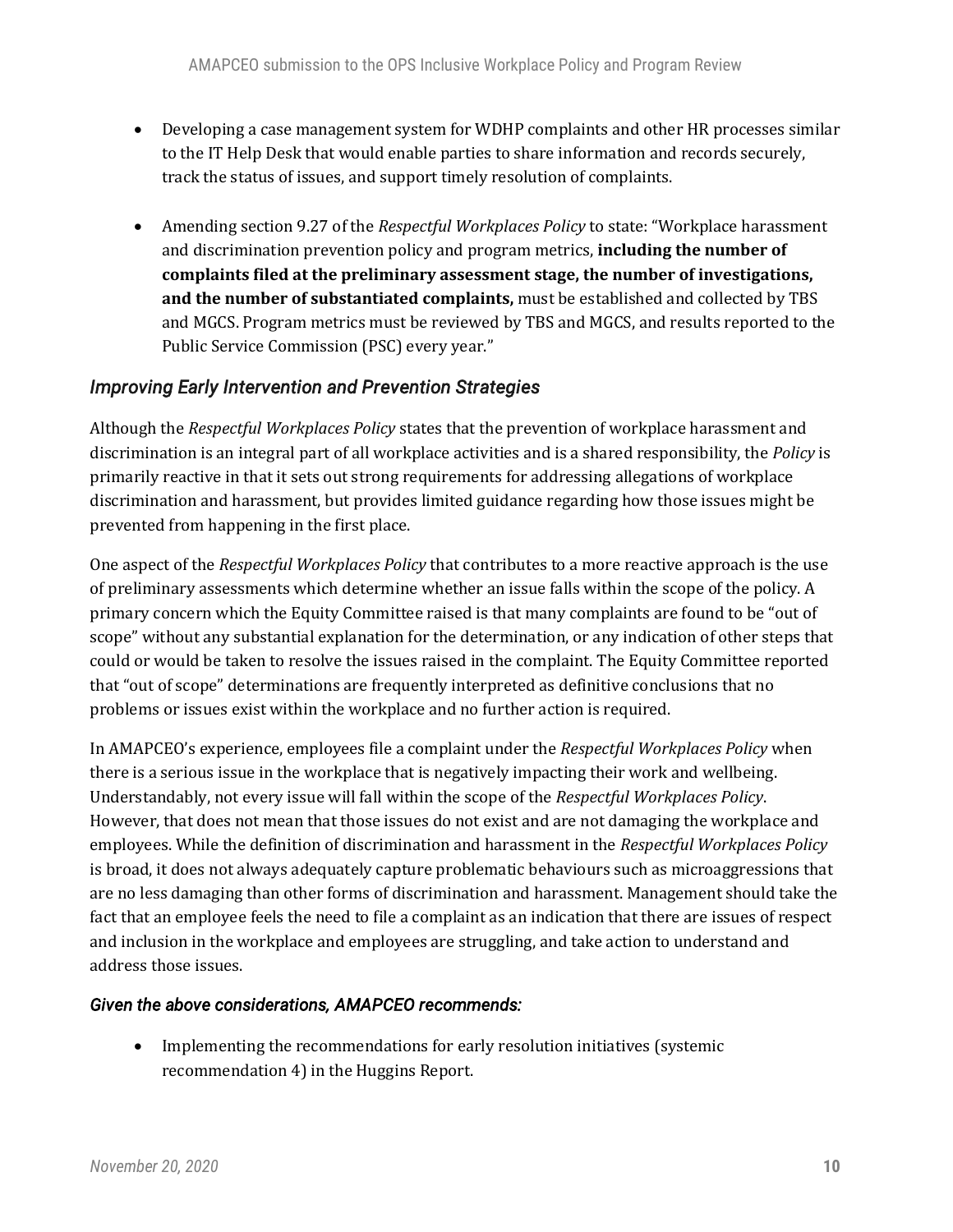- Amending section 7.3 of the *Respectful Workplaces Policy* to state: "Managers, with the assistance of human resource advisors, take timely action to resolve situations contrary to respectful workplaces such as behaviours negatively impacting the workplace (e.g., conflict, poor communication), even where such behaviours are not workplace harassment or discrimination **or are found to be out of scope of the Policy**."
- Amending section 9.3 of the *Respectful Workplaces Policy* to require specialized managerial training, including training in detecting discrimination and harassment and appropriate and effective workplace restoration strategies. This training should be conducted in person by professionals with experience implementing the WDHP Program, in addition to any online training modules that are made available.

#### *Holistic Responses to Workplace Discrimination and Harassment*

Complaint resolution and workplace restoration are, in general, seen as weak links in the program. While AMAPCEO is cognizant that the trauma experienced by victims of discrimination and harassment can be difficult to remedy, there are steps the Employer could take to move towards what should be the ultimate goal of the policy: resolutions which would "make whole" any affected parties. This is an area of the policy that would seem to require a creative approach that is sensitive to local workplace realities.

A related issue is the typical "menu" of restoration options available to managers to implement. These measures are not limited to, but in practice are often confined to, actions such as the issuance of communiqués, various conflict resolution/team-building exercises, and workplace reviews. In many cases, these approaches simply are not sufficient to restore workplaces where discrimination or harassment has occurred. AMAPCEO believes that the Employer needs to embrace a more holistic approach to workplace restoration. This should include – but not be limited to – the provision of monetary compensation for employees affected by discrimination or harassment.

#### *Given the above considerations, AMAPCEO recommends:*

- Amending section 9.22 of the *Respectful Workplaces Policy* to include a new concept indicating that responses to discrimination and harassment: "will be holistic in approach and will, to the greatest extent possible, make whole any employees affected by discrimination or harassment."
- Amending section 9.22 of the *Respectful Workplaces Policy* to include the following as an example of appropriate actions a manager must consider: "Providing forms of restitution to employees, including monetary payments and the provision of leaves from the workplace with pay."
- Adding a provision under the section *Management Response to Alleged Workplace Harassment or Discrimination* that indicates in situations where it is determined that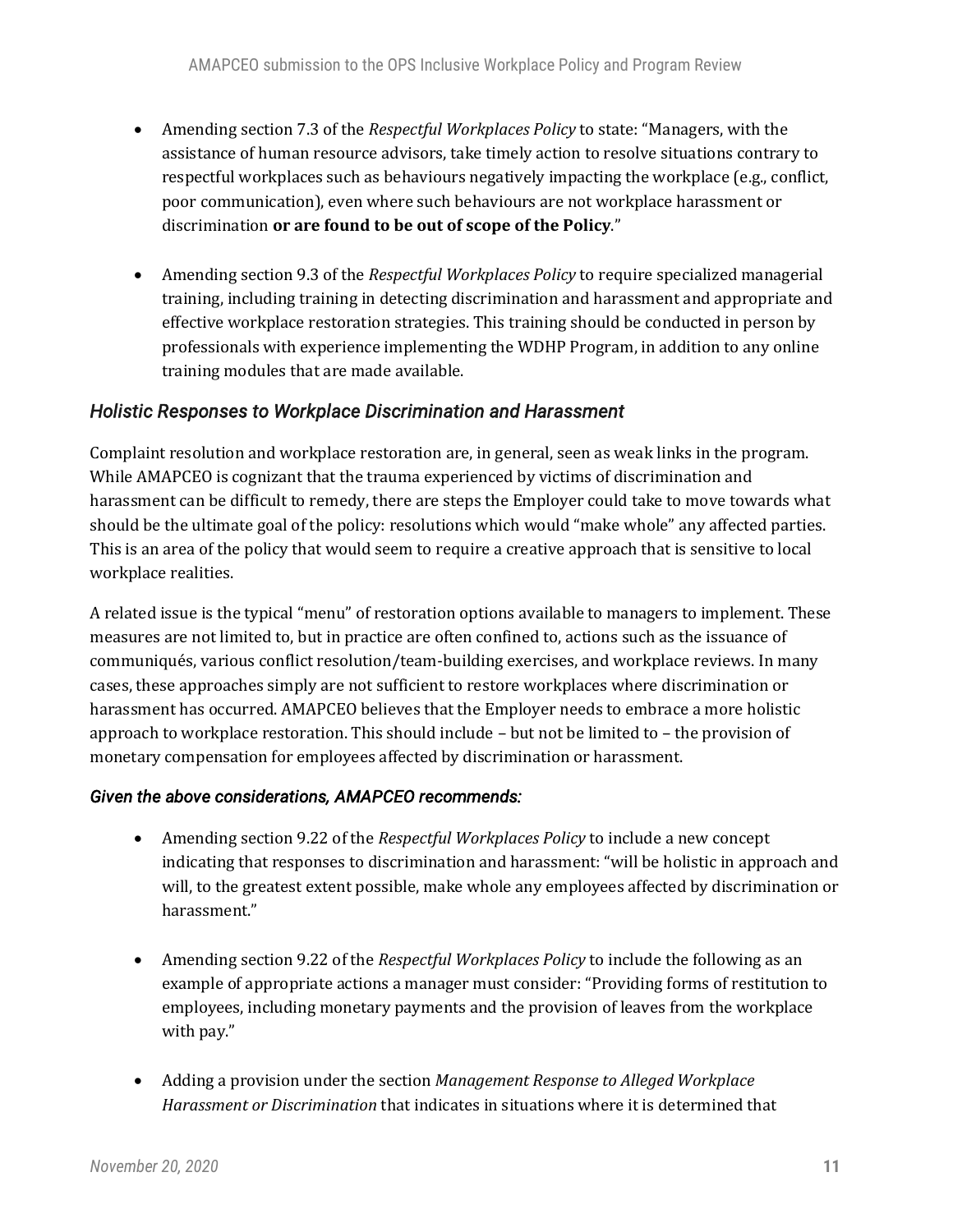employees can no longer co-exist in a workplace together due to an individual's violations of the policy, the complainant will be provided with the option of choosing to stay in their workplace and home position or accepting a transfer. If complainants opt to stay in the workplace, management would be responsible for initiating a transfer of the employee found to be in violation of the policy.

## *iii) Policy on Preventing Barriers in Employment Recommendations*

The Equity Committee highlighted the importance of increasing diversity in leadership as a strategy for reducing systemic discrimination and harassment across the OPS. Diversity in leadership demonstrates to equity-seeking groups that there are opportunities for growth and advancement within the OPS, and therefore can lead to better retention of employees in equity-seeking groups. Diverse leaders can also provide mentorship and sponsorship to employees. They can also help to build multi-cultural competencies and support the creation of inclusive workplaces in which employees feel they can bring their full identities. Reducing barriers to leadership for employees from equity-seeking groups is not only beneficial for individual employees, but also helps to create inclusive and diverse workplaces that benefit all employees.

From AMAPCEO's perspective, the OPS continues to struggle to meaningfully reduce barriers in employment for equity-seeking groups. Many AMAPCEO members reported barriers to advancing their careers (e.g., moving into management) and diminish their ability to fully participate within their chosen career stream (e.g., lack of access to development opportunities).

Members of AMAPCEO's Equity Committee identified several key areas of concern:

- A lack of diversity in senior positions, management, and executive leadership;
- The ongoing influence of unconscious bias in recruitment and hiring. For example, the prevalence of demographic and cultural matching in hiring (i.e., employers hiring persons who are demographically and culturally similar to themselves);
- The effect of informal and social networks on many aspects of workplace culture, including learning, development, and advancement opportunities;
- Work expectations that limit the participation of employees with personal or cultural barriers (e.g., family caregiving responsibilities, medical accommodations, religious practices, etc.);
- Imbalanced access to professional development opportunities, such as temporary positions communicated by word-of-mouth; and
- The perception of diversity quotas for leadership roles as caps instead of minimum standards (e.g., one Indigenous person in management is "good enough").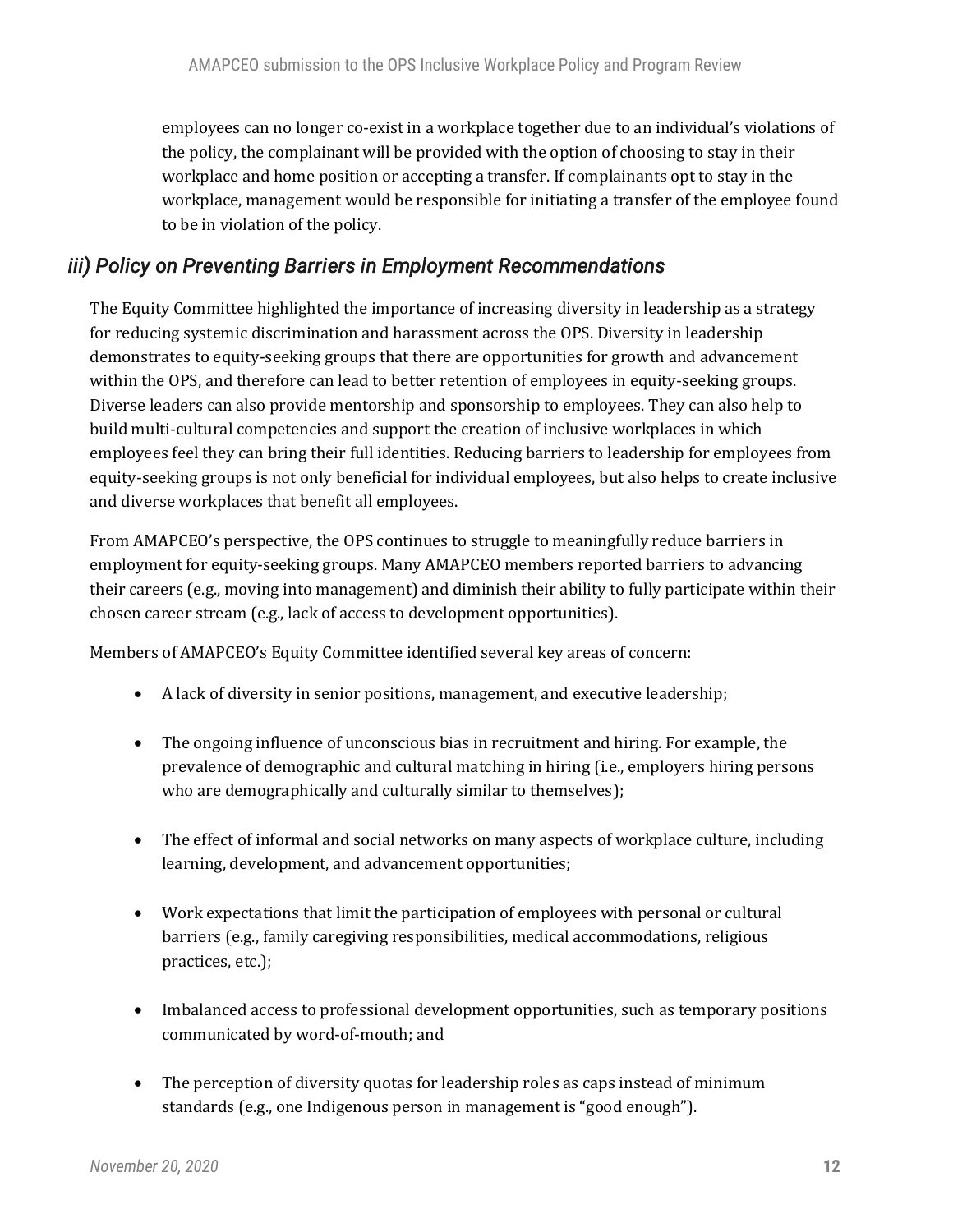## *Analyzing and Addressing Structural Barriers to Leadership*

In addition to the systemic barriers identified above, there are also structural barriers that block the path to leadership. One such barrier is the current freeze on management salaries, which has discouraged talented and diverse employees with strong leadership skills from pursuing careers in management, thereby significantly reducing the hiring pool for OPS management roles and lowering employee retention rates. Another structural barrier is the current government's policies of fiscal restraint. There is substantially less funding for learning and development opportunities that would help employees prepare themselves for leadership roles. This is compounded by the hiring freeze which means existing vacancies are not filled and departing employees are not replaced. Remaining OPS employees must take on more and more work to achieve the same deliverables and have less time for learning and development and career progression.

When these structural barriers intersect with systemic barriers, they disproportionately impact employees from equity-seeking groups. Therefore, if the OPS employer is truly committed to diversity and inclusion, they must also evaluate how seemingly neutral policies prevent employees from achieving full participation in the workplace.

#### *Given the considerations above, AMAPCEO recommends:*

• The OPS employer conducts a review of structural policies using an equity and intersectional lens to assess their impacts on pathways to leadership for employees from equity-seeking groups and develop mitigation strategies.

#### *Strengthening Principles*

AMAPCEO recommends that the Principles section of the PPBE be amended to closely align with the Principles section in the ARP**3**. Specifically, the Principles section of the PPBE should include policy commitments to a proactive and systemic approach; evidence-based measures; transparency and accountability; intersectionality, engagement; sustainability; and targeted universalism.

AMAPCEO also recommends the deletion of two sections of the PPBE which appear irrelevant. Section 5.2 of the PPBE states: "Removal or mitigation of systemic employment barriers will be assessed against the undue hardship, if any, that would result from removal or mitigation." Under the *Ontario Human Rights Code,* the employer has a duty to accommodate to the point of undue hardship. However,

<sup>3</sup> Anti-Racism Directorate, Cabinet Office (2018). *Anti-Racism Policy*. [https://intra.ontario.ca/wordpress/uploads/2019/08/A13-Anti-Racism\\_Policy.pdf](https://intra.ontario.ca/wordpress/uploads/2019/08/A13-Anti-Racism_Policy.pdf)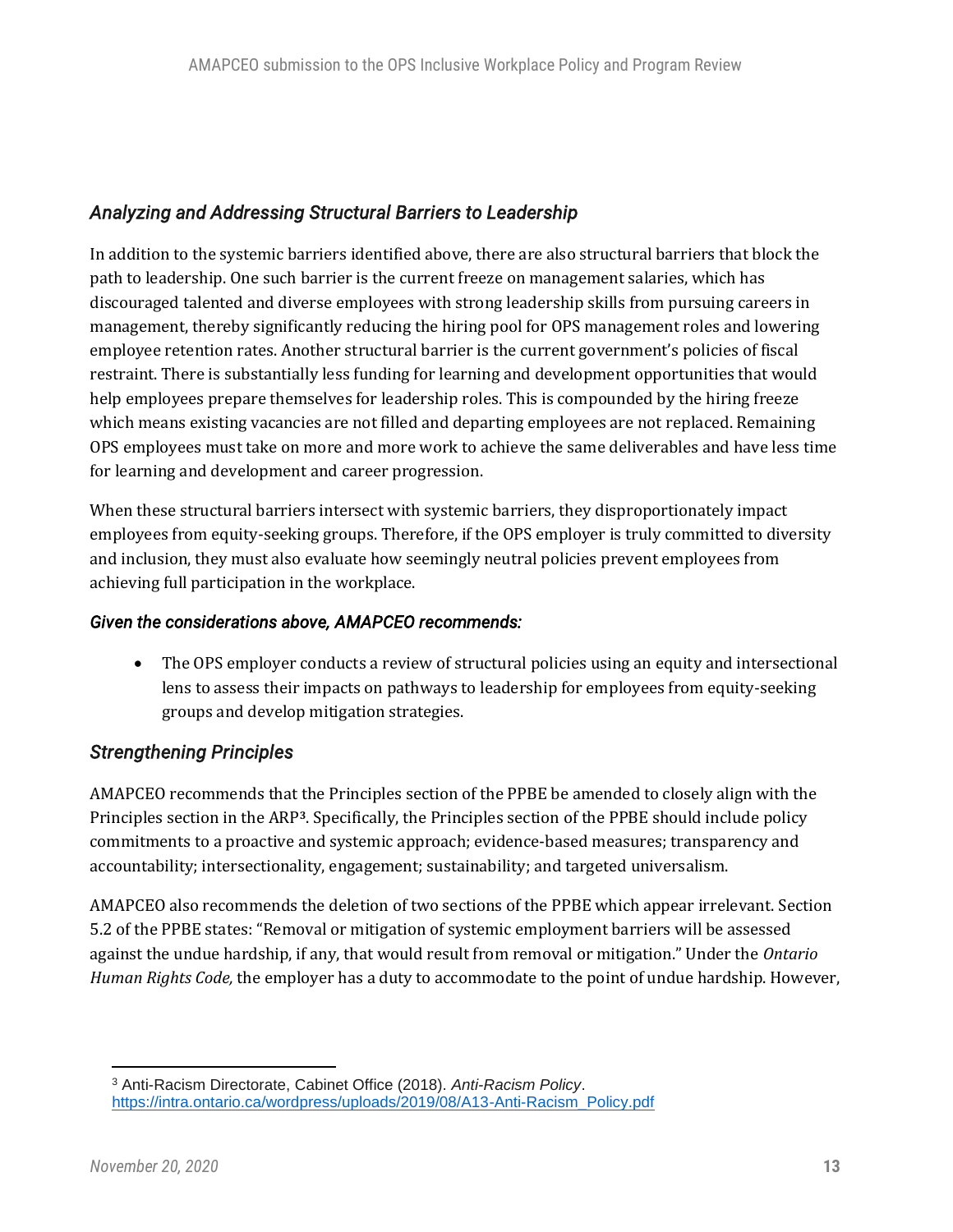AMAPCEO does not believe it is necessary to include this legal limitation as a guiding principle for a policy that should be oriented towards prompting significant remedial action in the workplace.

Section 5.4 of the PPBE states, "Every employee has a role to play in creating and sustaining an inclusive and accessible workplace." While this is true, AMAPCEO believes that the PPBE should acknowledge that some employees have more significant obligations and roles in identifying and eliminating employment barriers – specifically management and senior executives who are responsible for hiring and recruitment and supporting the career advancement of their direct reports. The PPBE should explicitly acknowledge the enhanced roles and responsibilities of management and senior executives as a guiding principle.

#### *Given the considerations above, AMAPCEO recommends:*

- Amend the PPBE to include a principles section modelled after section 7 (Principles) of the ARP;
- Remove section 5.2; and
- Replace the existing section 5.4 with a statement that acknowledges the enhanced roles and responsibilities of management and senior executives in creating and sustaining an inclusive and accessible workplace.

## *Developing Specific Barrier Removal Strategy*

AMAPCEO recommends that the mandatory requirements of the PPBE be revised to support a more specific barrier removal strategy. The Human Rights Commission of Ontario's *Guide to Developing Human Rights Policies and Procedures* recommends that barrier removal plans include the following**4**:

- Set specific, measurable goals for removing identified barriers;
- Allocate adequate resources to meet these goals;
- Create clear timelines for achieving these goals; and
- Include a mechanism for regularly reviewing and evaluating progress towards the identified goals.

<sup>4</sup> Ontario Human Rights Commission (2013). *A policy primer: Guide to developing human rights policies and procedures.* 

*[http://www3.ohrc.on.ca/sites/default/files/A%20policy%20primer\\_Guide%20to%20developing%20human](http://www3.ohrc.on.ca/sites/default/files/A%20policy%20primer_Guide%20to%20developing%20human%20rights%20policies%20and%20procedures_2013.pdf) [%20rights%20policies%20and%20procedures\\_2013.pdf](http://www3.ohrc.on.ca/sites/default/files/A%20policy%20primer_Guide%20to%20developing%20human%20rights%20policies%20and%20procedures_2013.pdf)*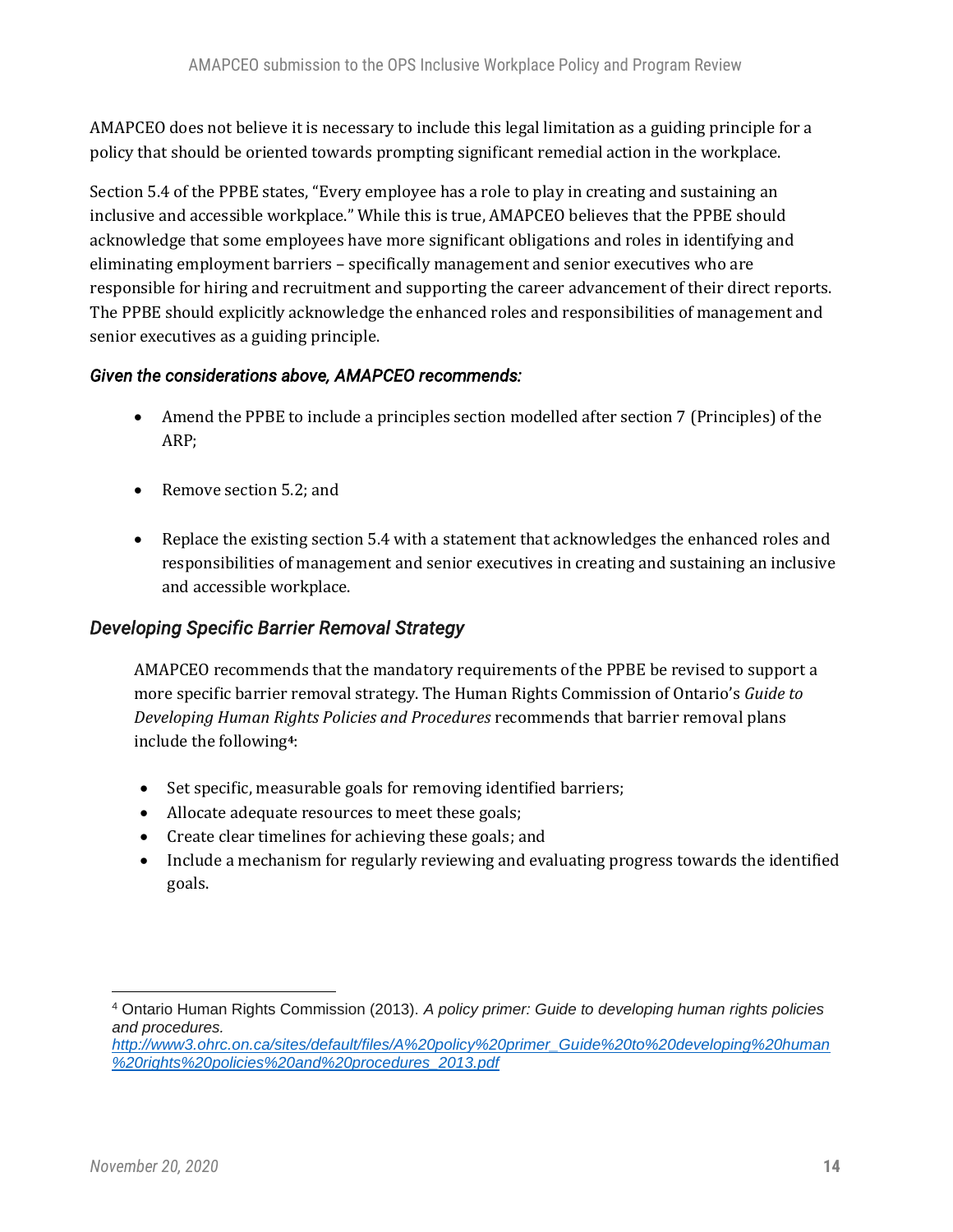Currently, the mandatory requirements of the PPBE do not conform with these suggested practices. AMAPCEO endorses the factors above and recommends they be incorporated into the next iteration of the PPBE.

## *Gathering Data to Set Specific and Measurable Goals*

We recognize the Employer's data collection has been improved with respect to tracking some of the data required to identify systemic data collection. Currently, however, the PPBE does not delegate specific accountabilities that would enable the OPS to, following the collection of appropriate data, identify areas where employment barriers exist, set strategies and goals for remediating those barriers, and subsequently assess the efficacy of those strategies.

AMAPCEO recommends that the PPBE be amended to make mandatory the quarterly collection and publication of workforce data, and direct an entity within the OPS to undertake employment barrier identification and removal. Workforce information collected should be sufficient such that the Employer will be able to track the recruitment and participation of employees within ministries and Commission Public Bodies and enable analysis of the OPS employee group against broader workforce participation information.

## *Allocating Adequate Resources for Remedial Action and Accountability*

Data collection under the PPBE should be matched with a specific commitment and accountability within the OPS to an office sufficiently resourced to recommend a broad range of remedial actions, based on the evidence presented by the data collection. While we are not recommending the inclusion of mandatory requirements prompting specific remedial actions, we would note that our members had many suggestions to mitigate employment barriers. These included the increased use of "blind" recruitment practices; increases in formal mentorship programs for employees; unconscious bias training for managers; and 360-degree reviews of managers by their employees. Any new policy should retain the flexibility and extend sufficient authority to a body to implement these types of actions on both an enterprise-wide and ministry-or Commission Public Body- specific basis.

#### *Timelines for Achieving Barrier Reduction Goals*

Currently, the PPBE's mandatory requirements task the Public Service Commission with setting intervals for barrier evaluation. We recommend instead that a cycle of review be explicitly incorporated into the policy, as opposed to an interval set by the Public Service Commission. We would specifically recommend the establishment of an annual cycle of data collection, analysis, remedial action, and employee reporting/ consultation.

## *Consultation and Reporting on Barrier Reduction Goals*

The PPBE currently has no commitments to external consultation or reporting on the outcomes of data collection or remedial actions. We would recommend that the policy include commitments to report not only to the Public Service Commission, as is now required, but also to employees, their bargaining agents and other stakeholders external to the OPS. Bargaining agents have a unique role in helping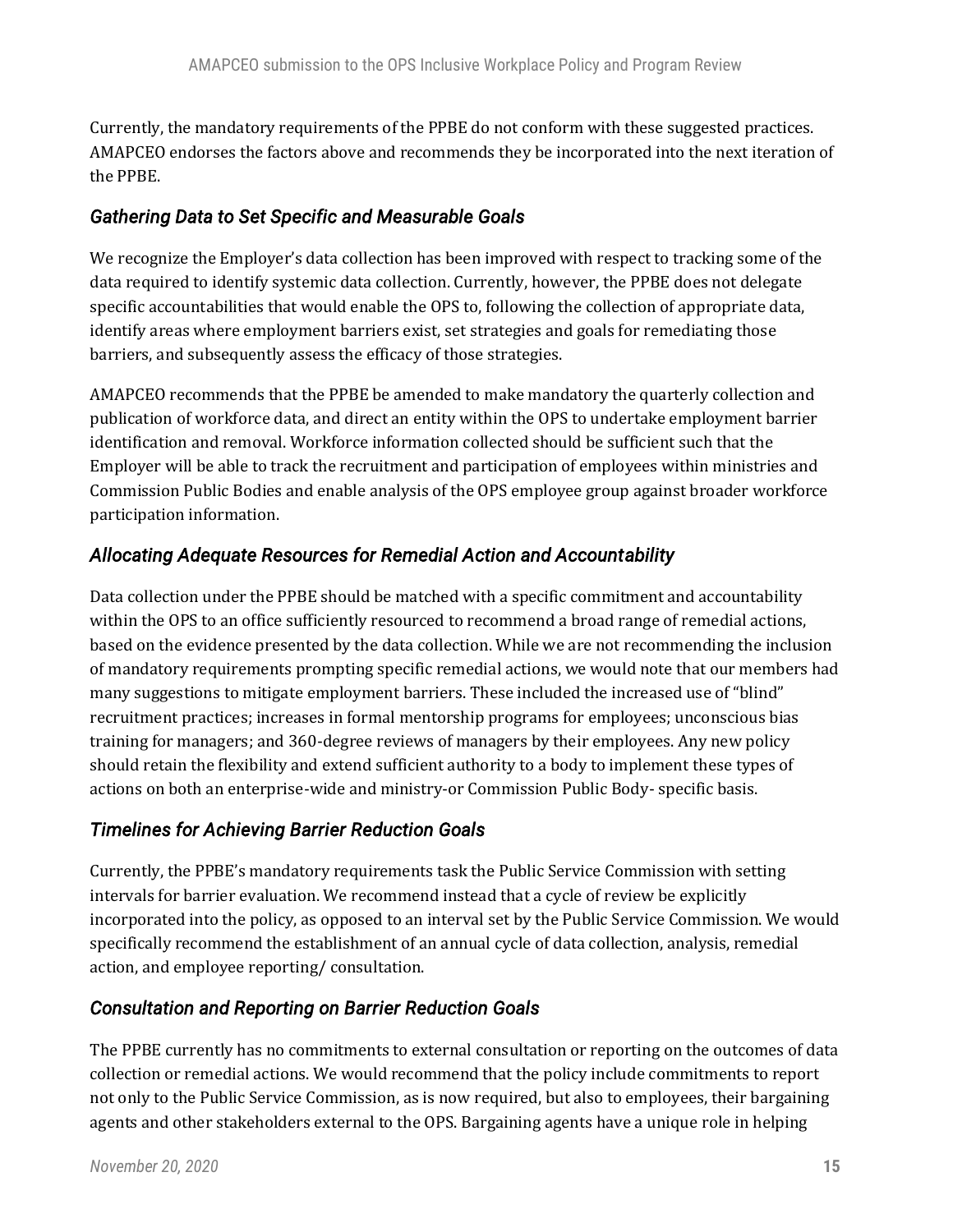address issues of discrimination in the OPS and a history of productive engagement on these issues fighting. We would therefore specifically recommend that PPBE reporting and evaluation be made an annual item on the Multi Bargaining Agent meeting agenda.

#### *Given the considerations above, AMAPCEO recommends:*

- Amending the PPBE to task an entity within the OPS with new forms of data collection that allow better identification of employment barriers;
- Giving that entity the authority and accountability to direct where remedial action is necessary;
- The explicit incorporation of an annual cycle of collection, reporting and implementation of remedial steps; and
- Inclusion of regular reporting and evaluation processes, including consultation with employees, bargaining agents, and other relevant third-party stakeholders.

## *Conclusion*

AMAPCEO extends its appreciation for its inclusion in this review process. We are confident that, in the spirit of the parties' past collaborations on these issues, our proposals will be considered seriously and with an open mind. Our comments intend to ensure that all employees in the OPS are guaranteed the ability to make public contributions in workplaces that are free from discrimination and harassment. We will continue to make ourselves available to the Employer for any further consultation, as well as for any clarification with respect to the comments and recommendations outlined above.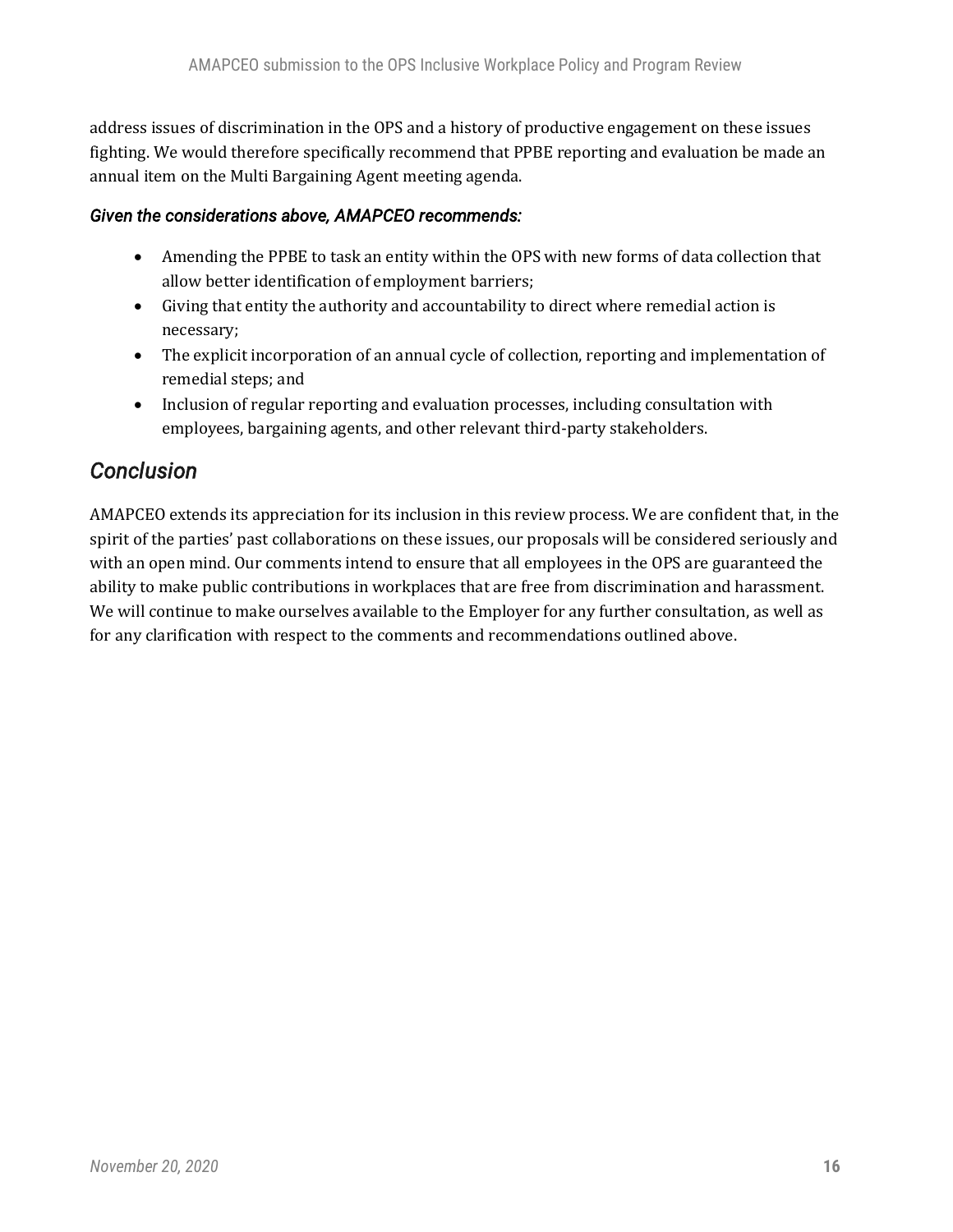## *Appendix A*

Source: The Joint Working Group Report on Employee Protection from Psychological Harassment in the Workplace to the Public Service Commission and ACERC

#### *Psychological Harassment*

Every employee has the right to a work environment free from psychological harassment.

#### *Definition*

A course of vexatious comment or conduct, that is known or ought reasonably to be known, to be unwelcome. A single incidence of such behaviour that has a lasting harmful effect on an employee(s) may also constitute a violation of this policy.

The following lists are not intended to be exhaustive; they are merely illustrations.

#### *What It Is:*

- Exercising authority in an abusive manner, which negatively disrupts or prevents the performance of workplace duties.
- Arbitrarily denying applications for training leave or promotion, or repeated threats to withdraw advancement opportunities for reasons unrelated to performance, operational or budgetary needs.
- Any objectionable or offensive behaviour, remark, joke or gesture, that is known or ought reasonably to be known to be unwelcome.
- Repeated rude, degrading, or offensive remarks, such as teasing about a person's physical characteristics or appearance, putdowns or insults.
- Bullying, threats, intimidation or retaliation against an employee, including, but not limited to one who has expressed concerns about perceived unethical workplace behaviours.
- Discrediting a person, spreading damaging gossip or rumours.
- Objectionable conduct, comment or display that: belittles, demeans, patronizes, causes personal humiliation or embarrassment.
- Inappropriately withholding information, undermining work performance.
- Ostracizing or isolating a person, or excluding a person for no valid business purpose, no longer speaking to the person, preventing the person from expressing themselves, depriving